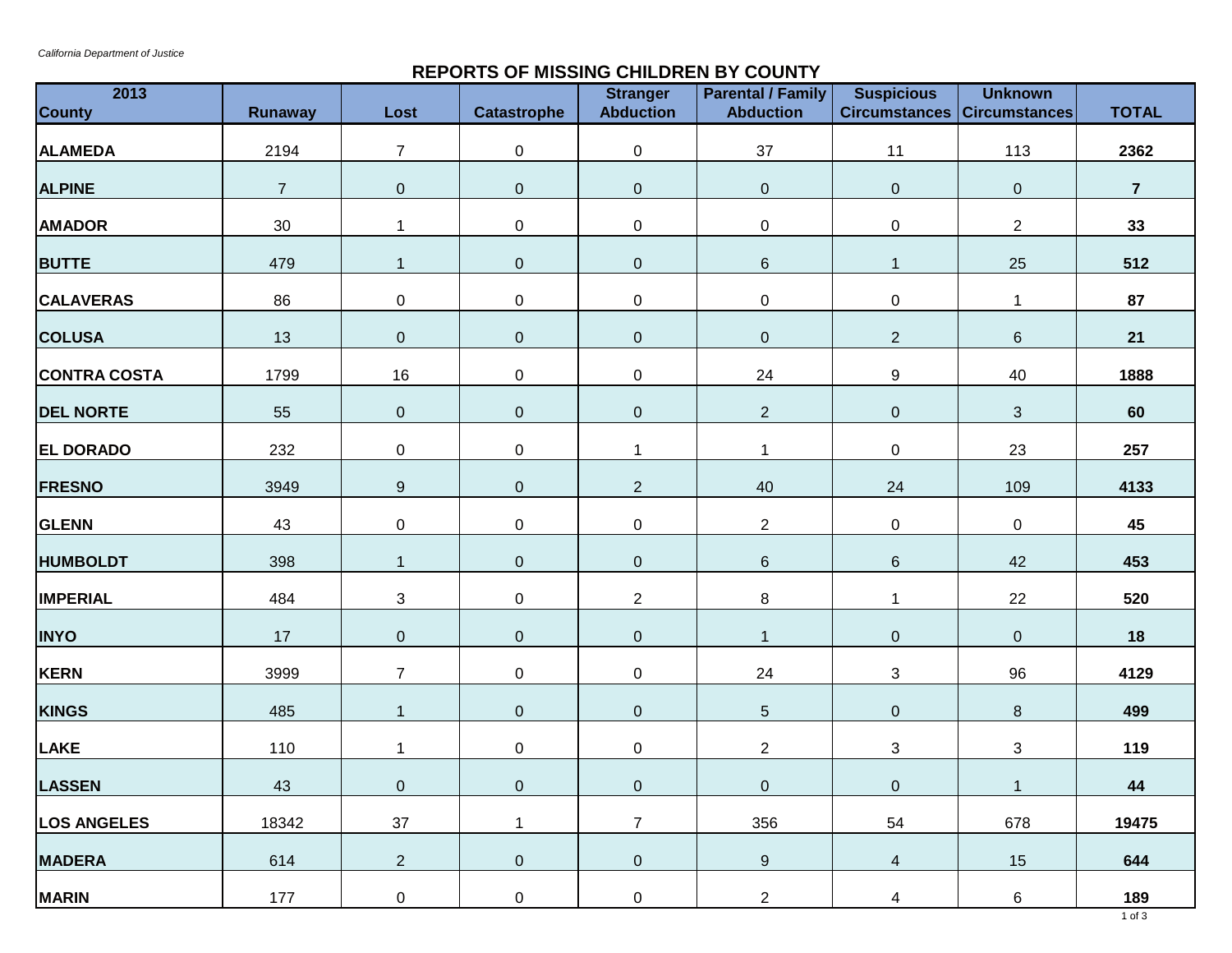## **REPORTS OF MISSING CHILDREN BY COUNTY**

| 2013<br><b>County</b>  | Runaway        | Lost             | Catastrophe      | <b>Stranger</b><br><b>Abduction</b> | <b>Parental / Family</b><br><b>Abduction</b> | <b>Suspicious</b><br><b>Circumstances Circumstances</b> | <b>Unknown</b>           | <b>TOTAL</b> |
|------------------------|----------------|------------------|------------------|-------------------------------------|----------------------------------------------|---------------------------------------------------------|--------------------------|--------------|
| <b>MARIPOSA</b>        | 31             | $\pmb{0}$        | $\overline{0}$   | $\boldsymbol{0}$                    | $\overline{0}$                               | $\overline{0}$                                          | $5\,$                    | 36           |
| <b>MENDOCINO</b>       | 139            | $\sqrt{5}$       | 0                | 1                                   | $\mathbf{2}$                                 | 1                                                       | 5                        | 153          |
| <b>MERCED</b>          | 1217           | $\overline{2}$   | $\overline{0}$   | $\pmb{0}$                           | 4                                            | 4                                                       | 24                       | 1251         |
| <b>MODOC</b>           | 18             | $\pmb{0}$        | 0                | $\pmb{0}$                           | $\sqrt{3}$                                   | 0                                                       | $\overline{2}$           | 23           |
| <b>MONO</b>            | $\overline{0}$ | $\pmb{0}$        | $\overline{0}$   | $\mathbf 0$                         | $\mathbf{1}$                                 | $\mathbf 0$                                             | $\mathbf{1}$             | $\mathbf{2}$ |
| <b>MONTEREY</b>        | 772            | $\overline{7}$   | 0                | $\pmb{0}$                           | 9                                            | 3                                                       | 11                       | 802          |
| <b>NAPA</b>            | 188            | $\pmb{0}$        | $\overline{0}$   | $\mathbf 0$                         | $\overline{2}$                               | $\pmb{0}$                                               | $\overline{4}$           | 194          |
| <b>NEVADA</b>          | 230            | $\pmb{0}$        | 0                | $\pmb{0}$                           | $\mathbf 1$                                  | 1                                                       | $\overline{\mathcal{A}}$ | 236          |
| <b>ORANGE</b>          | 4254           | $\boldsymbol{9}$ | $\mathbf{1}$     | $\overline{1}$                      | 96                                           | $\overline{7}$                                          | 178                      | 4546         |
| <b>PLACER</b>          | 524            | 11               | 0                | $\pmb{0}$                           | 6                                            | 6                                                       | 113                      | 660          |
| <b>PLUMAS</b>          | $\overline{7}$ | $\pmb{0}$        | $\mathbf 0$      | $\mathbf 0$                         | $\mathbf 0$                                  | $\pmb{0}$                                               | $\overline{2}$           | 9            |
| <b>RIVERSIDE</b>       | 5148           | 5                | 0                | 1                                   | 44                                           | 14                                                      | 32                       | 5244         |
| <b>SACRAMENTO</b>      | 5327           | 23               | $\mathbf 0$      | $\overline{1}$                      | 60                                           | $\boldsymbol{9}$                                        | 83                       | 5503         |
| <b>SAN BENITO</b>      | 110            | $\pmb{0}$        | 0                | $\pmb{0}$                           | $\mathbf 0$                                  | 3                                                       | $\overline{2}$           | 115          |
| <b>SAN BERNARDINO</b>  | 4695           | $\sqrt{5}$       | $\overline{0}$   | $\mathbf{2}$                        | 132                                          | 33                                                      | 114                      | 4981         |
| <b>SAN DIEGO</b>       | 4645           | 10               | 0                | $\mathsf 0$                         | 65                                           | 17                                                      | 62                       | 4799         |
| <b>SAN FRANCISCO</b>   | 1028           | $\mathbf{1}$     | $\overline{0}$   | $\pmb{0}$                           | $\overline{7}$                               | $\overline{7}$                                          | $\overline{4}$           | 1047         |
| <b>SAN JOAQUIN</b>     | 2258           | $17$             | $\overline{0}$   | $\overline{0}$                      | 20                                           | $\overline{7}$                                          | $72\,$                   | 2374         |
| <b>SAN LUIS OBISPO</b> | 451            | $\boldsymbol{9}$ | $\mathbf 0$      | $\overline{4}$                      | $\overline{4}$                               | $\mathbf{1}$                                            | 36                       | 505          |
| <b>SAN MATEO</b>       | 875            | $\mathbf{1}$     | 0                | 0                                   | 11                                           | $\overline{4}$                                          | 21                       | 912          |
| <b>SANTA BARBARA</b>   | 815            | 16               | $\boldsymbol{0}$ | $\overline{0}$                      | $6\phantom{.}$                               | $\overline{2}$                                          | 15                       | 854          |